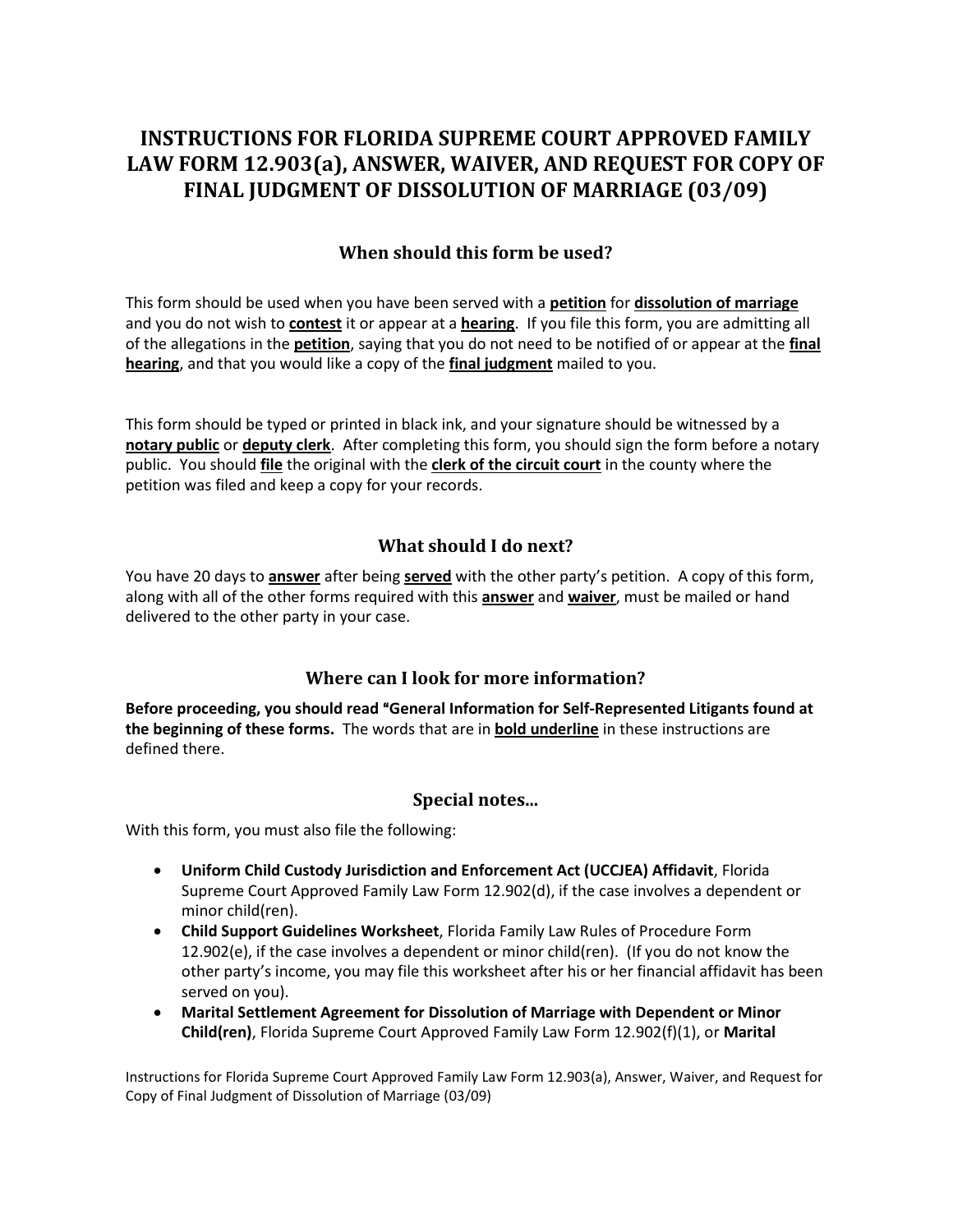**Settlement Agreement for Dissolution of Marriage with No Dependent or Minor Child(ren)**, Florida Supreme Court Approved Family Law Form 12.902(f)(2), if you have reached an agreement on any or all of the issues.

- **Notice of Social Security Number**, Florida Supreme Court Approved Family Law Form 12.902(j).
- **Family Law Financial Affidavit,** Florida Family Law Rules of Procedure Form 12.902(b) or (c). (This must be filed within 45 days of service of the petition on you, if not filed at the time you file this answer.)
- **Certificate of Compliance with Mandatory Disclosure**, Florida Family Law Rules of Procedure Form 12.932. (This must be filed within 45 days of service of the petition on you, if not filed at the time you file this answer, unless you and the other party have agreed not to exchange these documents.)

**Parenting and Time-Sharing…** By filing this answer and waiver, you are agreeing to any parenting and time-sharing requests in the petition. The judge may request a **parenting plan recommendation** or appoint a **guardian ad litem** in your case. This means that a neutral person will review your situation and report to the judge concerning parenting issues. The purpose of such intervention is to be sure that the best interests of the child(ren) is (are) being served. For more information, you may consult section 61.13, Florida Statutes.

A **parenting course** must be completed prior to entry of a final judgment. You should contact the clerk, family law intake staff, or judicial assistant about requirements for parenting courses where you live.

Listed below are some terms with which you should become familiar before completing your answer to the petition. **If you do not fully understand any of the terms below or their implications, you should speak with an attorney before going any further.**

- **Shared Parental Responsibility**
- **•** Sole Parental Responsibility
- **•** Supervised Time-Sharing
- **No contact**
- **Parenting Plan**
- **Parenting Plan Recommendation**
- **Time-Sharing Schedule**

**Child Support...** By filing this answer and waiver, you are agreeing to any child support requests in the petition. The court may order one parent to pay **child support** to assist the other parent in meeting the child(ren)'s material needs. **Both parents are required to provide financial support**, but one parent may be ordered to pay a portion of his or her support for the child(ren) to the other parent. Florida has adopted guidelines for determining the amount of child support to be paid. These guidelines are based on the combined income of **both** parents and take into account the financial contributions of both parents. You must file a **Family Law Financial Affidavit**, Florida Family Law Rules of Procedure Form 12.902(b) or (c), and your spouse will be required to do the same. From your financial affidavits, you should be able to calculate the amount of child support that should be paid using the **Child Support Guidelines Worksheet**, Florida Family Law Rules of

Instructions for Florida Supreme Court Approved Family Law Form 12.903(a), Answer, Waiver, and Request for Copy of Final Judgment of Dissolution of Marriage (03/09)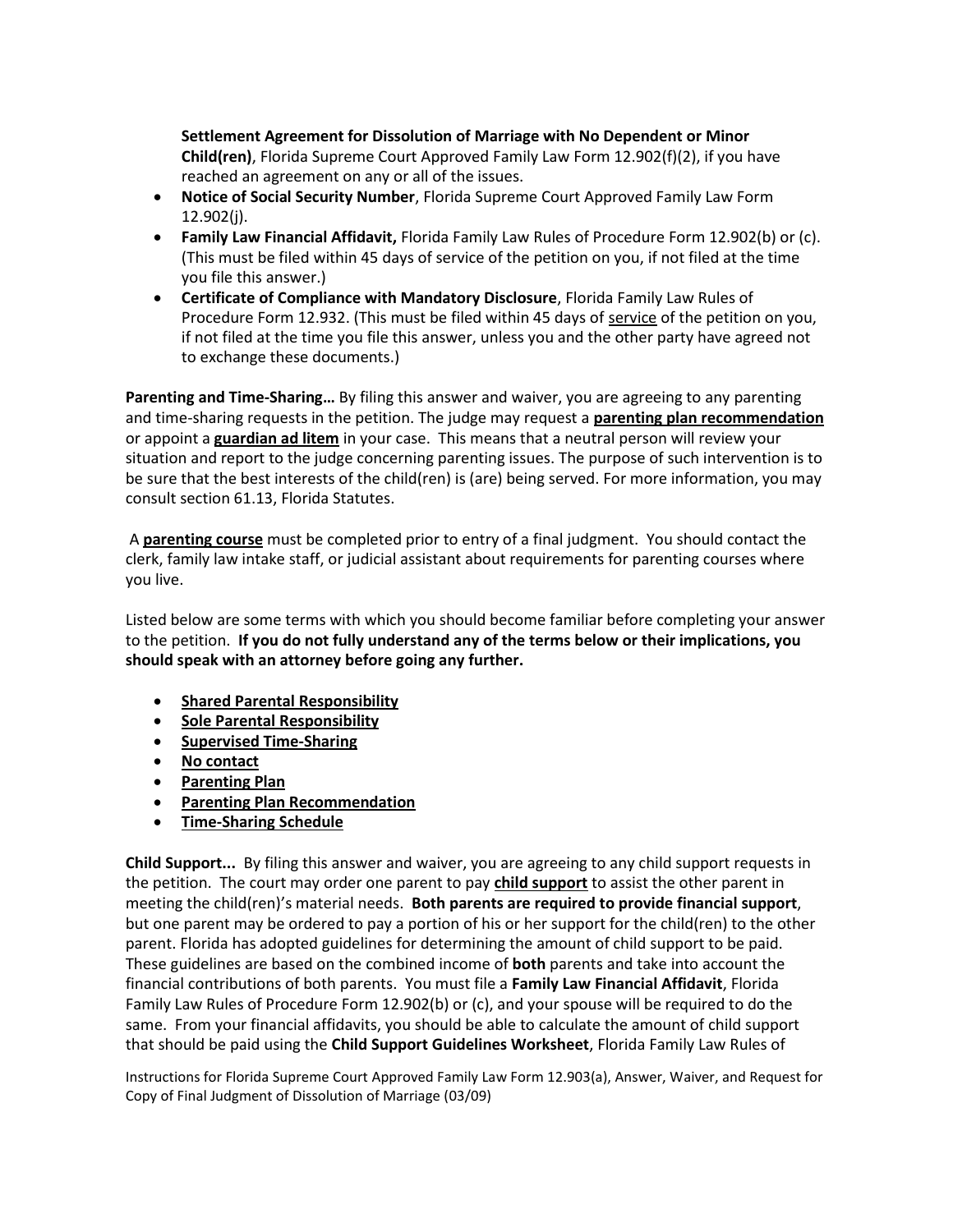Procedure Form 12.902(e). Because the child support guidelines take several factors into consideration, change over time, and vary from state to state, your child support obligation may be more or less than that of other people in seemingly similar situations.

**Alimony...** By filing this answer and waiver, you are agreeing to any alimony requests in the petition. Alimony may be awarded to a spouse if the judge finds that he or she needs it and that the other spouse has the ability to pay it. **If you want alimony, you must request it in writing in a counterpetition and should not use this form. If you do not request alimony in writing before the final hearing, it is waived (you may not request it later).** You may request either **permanent alimony**, **lump sum alimony**, or **rehabilitative alimony**.

**Marital/Nonmarital Assets and Liabilities...** Florida law requires an **equitable distribution** of **marital assets** and **marital liabilities**. "Equitable" does not necessarily mean "equal." Many factors, including child support, time-sharing and alimony awards, may lead the court to make an unequal (but still equitable) distribution of assets and liabilities. **Nonmarital assets** and **nonmarital liabilities** are those assets and liabilities which the parties agree or the court determines belong to, or are the responsibility of, only one of the parties. By filing this answer and waiver, you are agreeing to any requests in the petition regarding division of assets and liabilities.

**Final Judgment...** You should receive a copy of the Final Judgment in the mail. If, for some reason you do not, you should call the clerk's office to request a copy. It is important for you to review a copy of the Final Judgment in your case to see what happened and to know what you must do and what you are entitled to receive.

**Nonlawyer...** Remember, a person who is NOT an attorney is called a nonlawyer. If a nonlawyer helps you fill out these forms, that person must give you a copy of a **Disclosure from Nonlawyer**, Florida Family Law Rules of Procedure Form 12.900(a), before he or she helps you. A nonlawyer helping you fill out these forms also **must** put his or her name, address, and telephone number on the bottom of the last page of every form he or she helps you complete.

Instructions for Florida Supreme Court Approved Family Law Form 12.903(a), Answer, Waiver, and Request for Copy of Final Judgment of Dissolution of Marriage (03/09)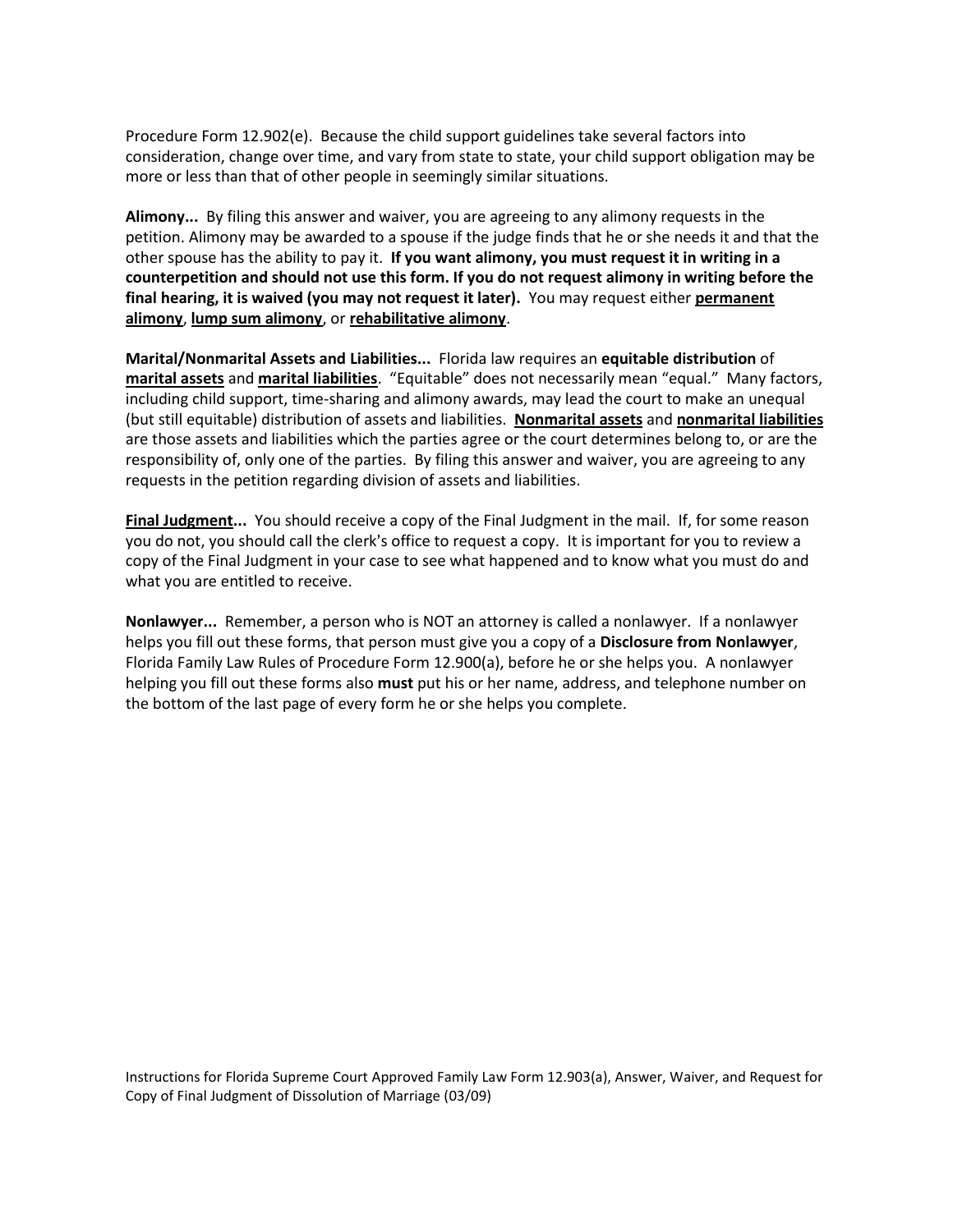| IN THE CIRCUIT COURT OF THE | <b>JUDICIAL CIRCUIT,</b> |
|-----------------------------|--------------------------|
| IN AND FOR                  | <b>COUNTY, FLORIDA</b>   |
|                             | Case No.:                |
|                             | Division:                |
|                             |                          |
| Petitioner,                 |                          |
|                             |                          |

and

 , Respondent.

# **ANSWER, WAIVER, AND REQUEST FOR COPY OF FINAL JUDGMENT OF DISSOLUTION OF MARRIAGE**

I, *{full legal name}* , Respondent, being sworn, certify that the following information is true:

- 1. Respondent answers the Petition for Dissolution of Marriage filed in this action and admits all the allegations. By admitting all of the allegations in the petition, respondent agrees to all relief requested in the petition including any requests regarding parenting and timesharing, child support, alimony, distribution of marital assets and liabilities, and temporary relief.
- 2. Respondent waives notice of hearing as well as all future notices in connection with the Petition for Dissolution of Marriage, as filed. Respondent also waives appearance at the final hearing.
- 3. Respondent requests that a copy of the Final Judgment of Dissolution of Marriage entered in this case be forwarded to Respondent at the address below.
- 4. If this case involves minor child(ren), a completed Uniform Child Custody Jurisdiction and Enforcement Act (UCCJEA) Affidavit, Florida Supreme Court Approved Family Law Form 12.902(d), is filed with this answer.
- 5. A completed Notice of Social Security Number, Florida Supreme Court Approved Family Law Form 12.902(j), is filed with this answer.

A completed Family Law Financial Affidavit, Florida Family Law Rules of Procedure Form 12.902(b) or (c), is filed with this answer.

I certify that a copy of this document was [ **one** only] ( ) mailed ( ) faxed and mailed ( ) hand delivered to the person(s) listed below on *{date}* .

Florida Supreme Court Approved Family Law Form 12.903(a), Answer, Waiver, and Request for Copy of Final Judgment of Dissolution of Marriage (03/09)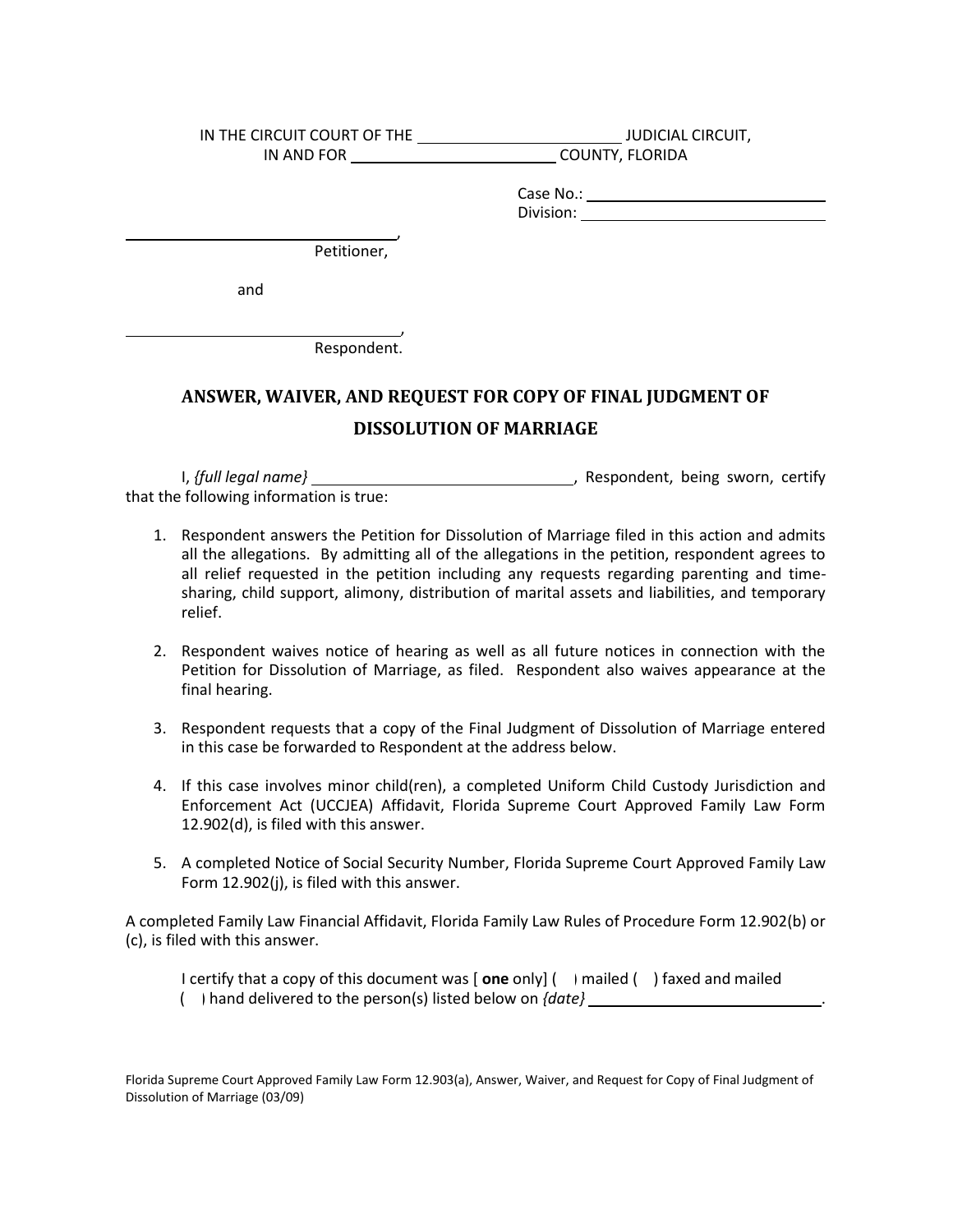| Other party or his/her attorney: |  |  |
|----------------------------------|--|--|
| Name:                            |  |  |
| Address:                         |  |  |
| City, State, Zip:                |  |  |
| Fax Number:                      |  |  |

Florida Supreme Court Approved Family Law Form 12.903(a), Answer, Waiver, and Request for Copy of Final Judgment of Dissolution of Marriage (03/09)